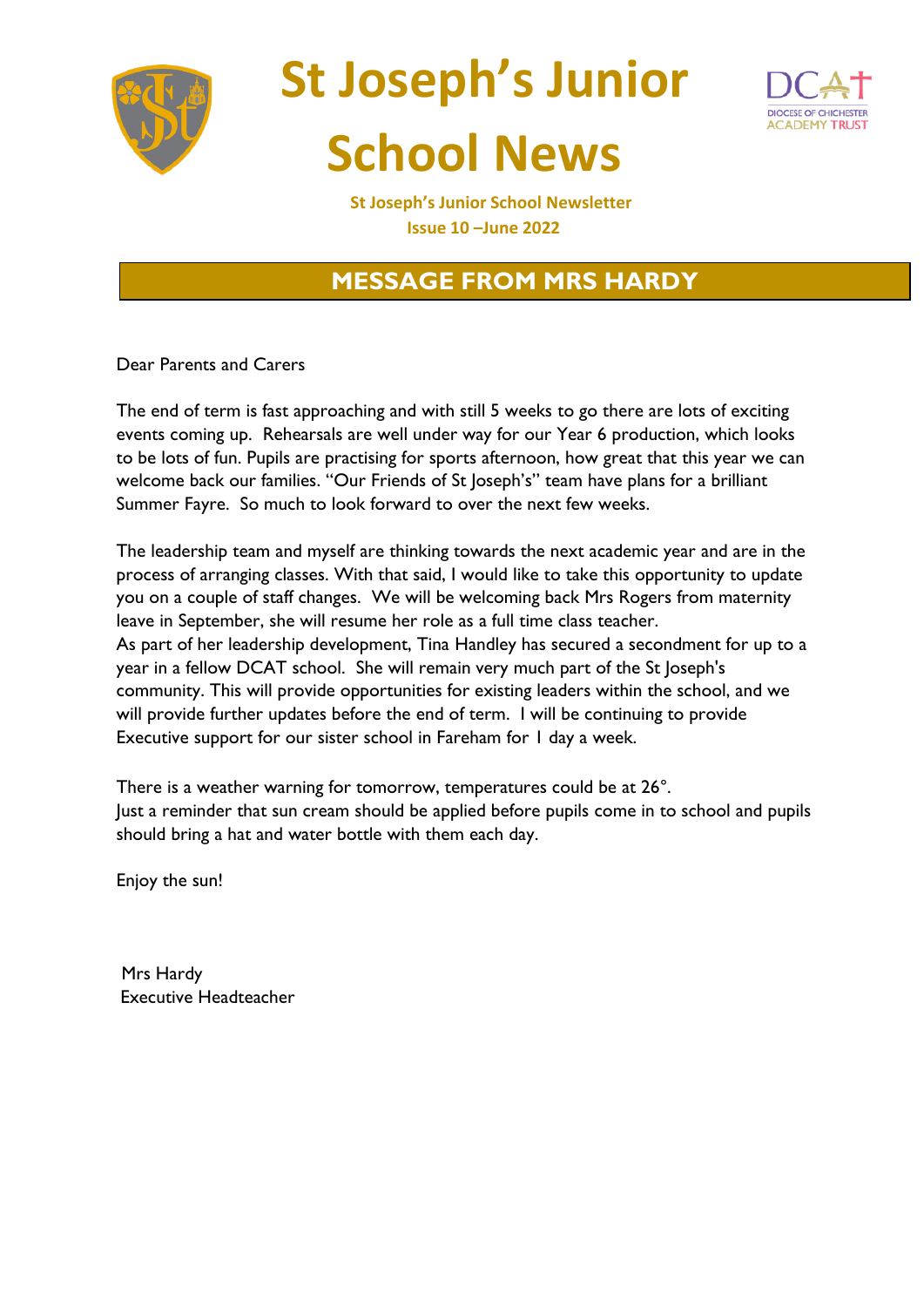# **EVENTS AND REMINDERS**

| <b>Friends Meeting</b><br>Thursday 16th June                                                     | 3pm, Junior school, all welcome                                                                                                       |
|--------------------------------------------------------------------------------------------------|---------------------------------------------------------------------------------------------------------------------------------------|
| Monday 27th June<br>St Richard & St Olave Weald &<br><b>Downland Museum trip</b>                 | Please remember to make<br>payment on Parentpay asap.                                                                                 |
| Tuesday 28th June<br>Year 6 leavers service                                                      | Chichester Cathedral 1.15pm<br>Family welcome                                                                                         |
| Friday 1st July Sports Day<br>(Reserve sports day 11/7/22)                                       | Bring a picnic lunch to share with<br>your child on the school field at<br>12pm and enjoy watching the fun<br>of sports day from 1pm. |
| Wednesday 6th July<br><b>Transition Day - all children</b>                                       | Chichester High School<br>transition week 4th July                                                                                    |
| Year 6 Leaver's Show<br>12/7/22 -Dress rehearsal<br>13/7/22 – 1.30pm-2.30pm<br>14/7/22 - 7pm-8pm | Letter to follow                                                                                                                      |
| Friday 15th July<br><b>Summer Fayre – Infants and Junior</b><br>School 3pm – 5pm                 | Details to follow                                                                                                                     |
| Year 6 leavers ball<br>Wednesday 20th July                                                       | Please complete and return the<br>consent form                                                                                        |

# **NEWS AND UPDATES**



Year 5 took part in an athletics event at Bishop Luffa school.

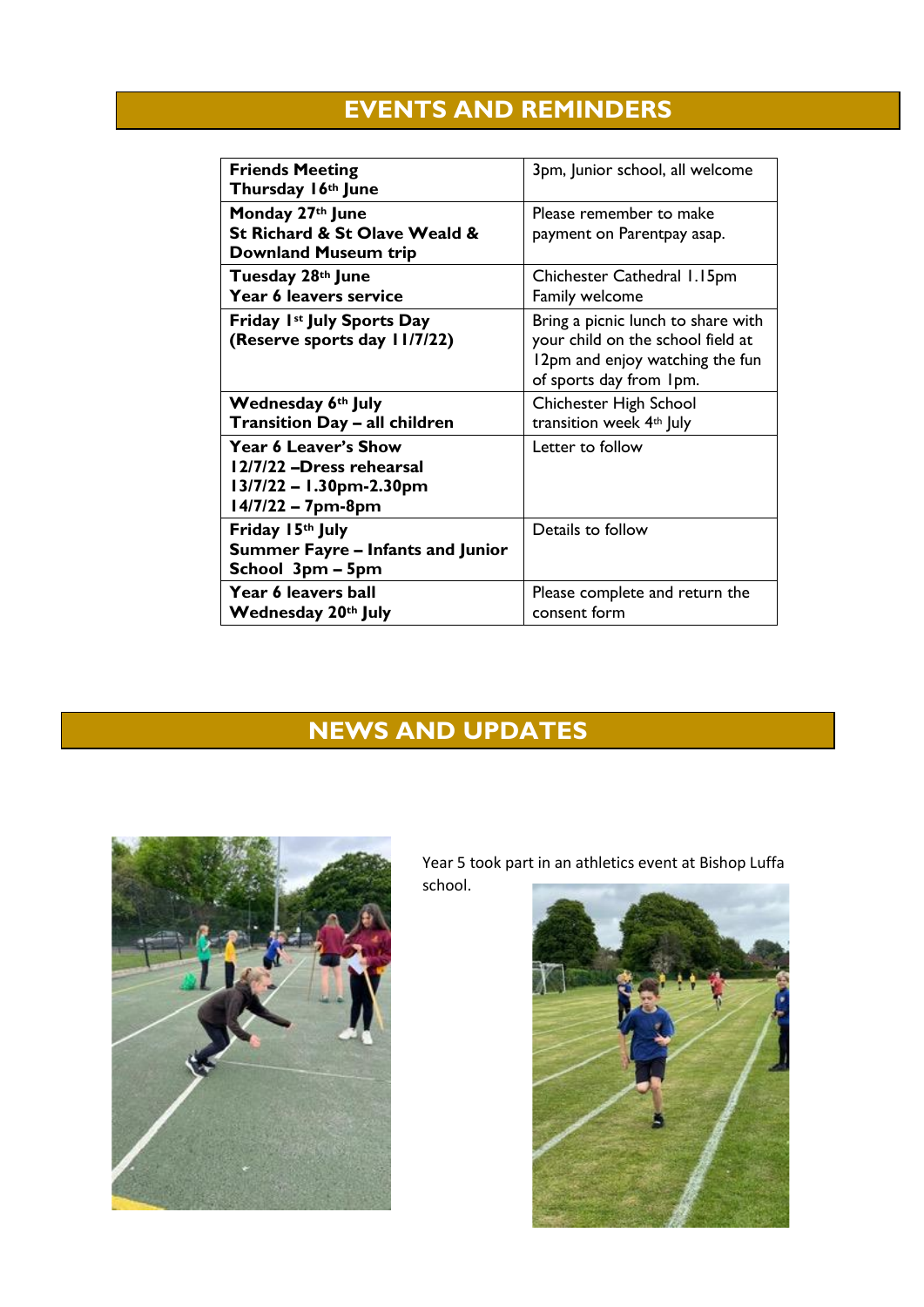

The local Hedgehog society visited the school and shared information about the hedgehogs with all the children.

Jubilee Celebrations





**Please sign up to the Schoolcomms app, this allows us to send you free text messages and is our communication tool to all parents.**

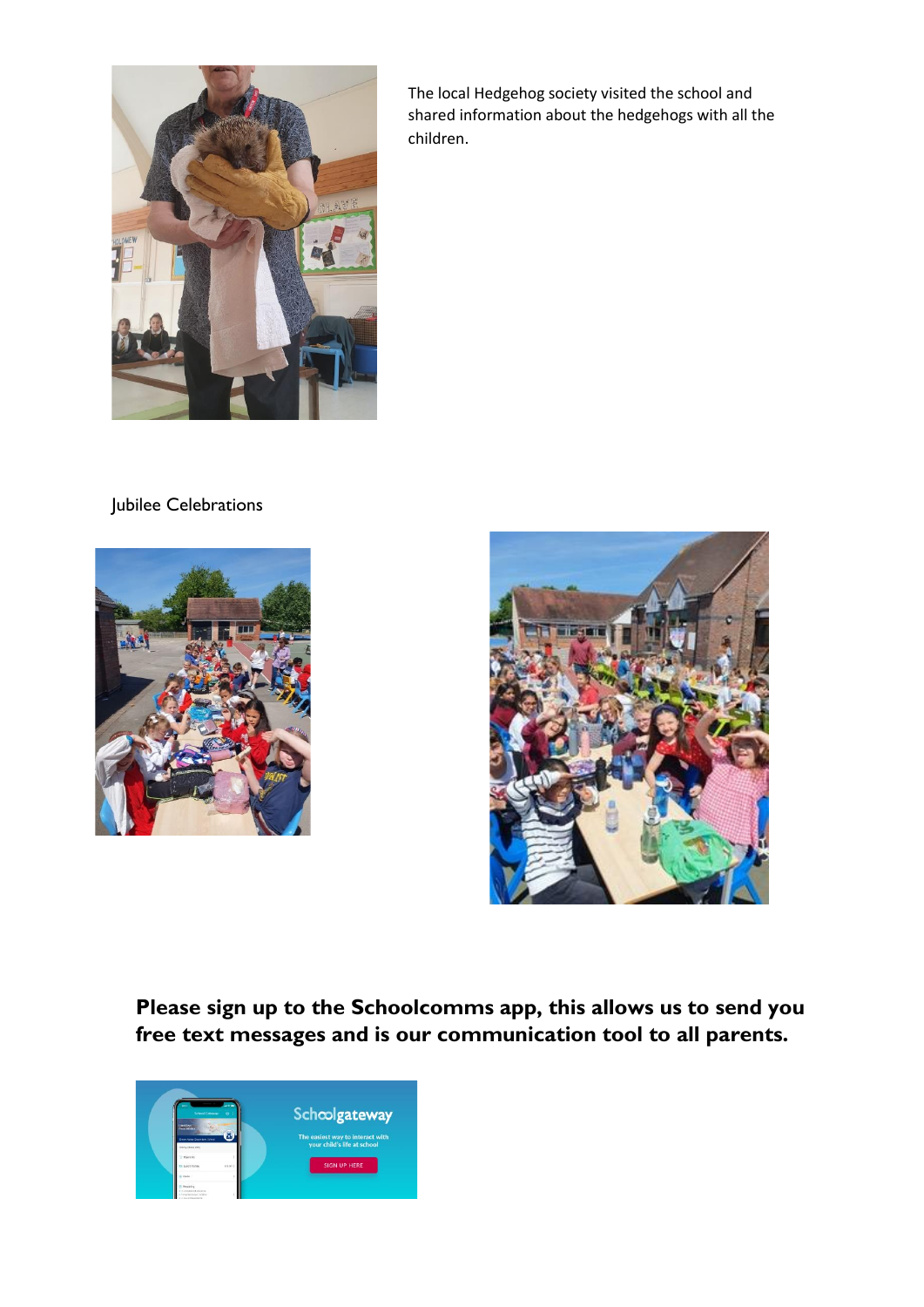#### **FRIENDS OF ST JOSEPH'S**



**St Joseph's summer Fayre will be held on Friday 15th July – meeting on Thursday 16th June at the Junior School, everyone welcome.**

**Update from our Family Liaison Officer**



**Come along and join us if you have any questions or queries we can help you with.**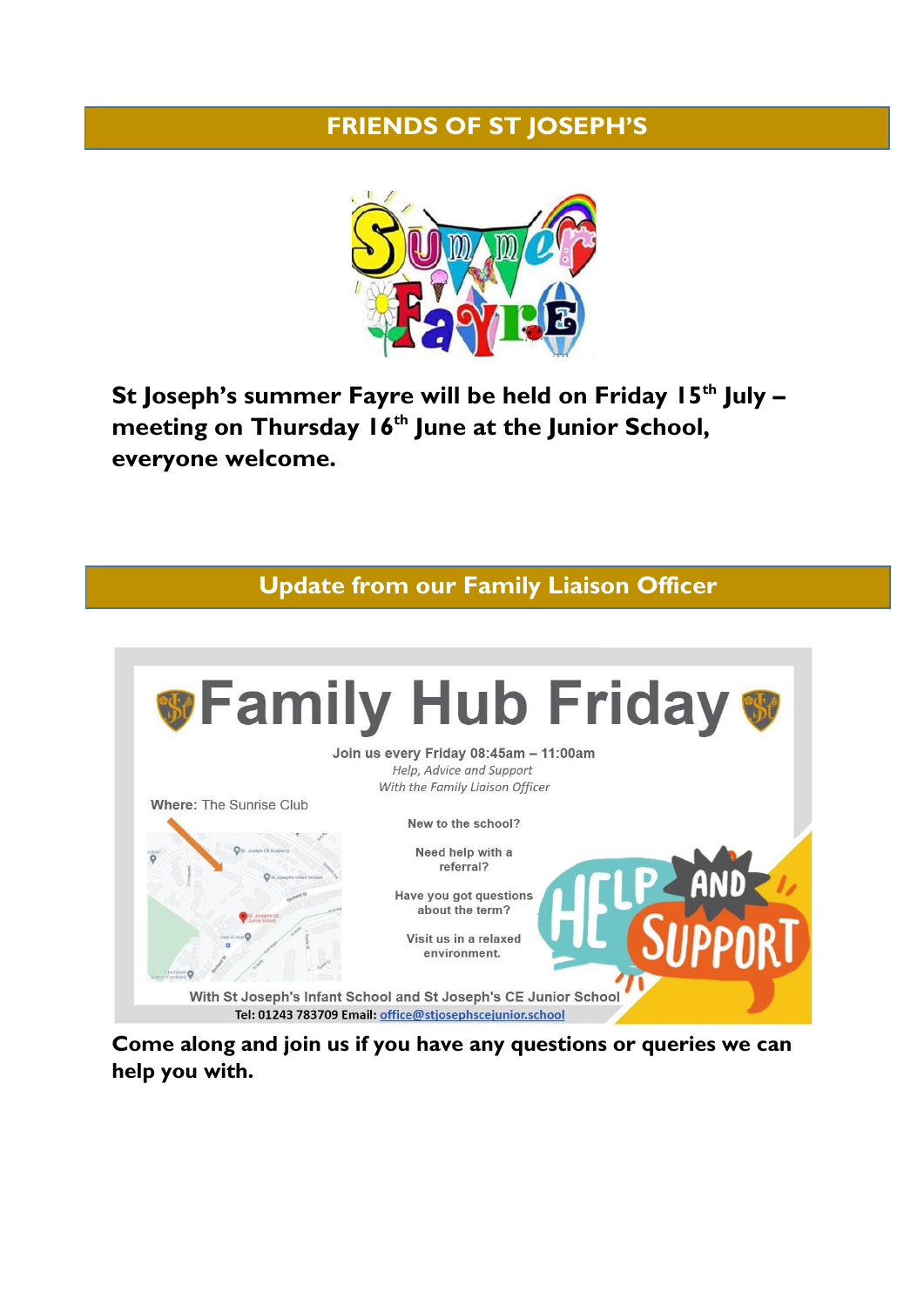## **TERM DATES 2022/2023**

| <b>Spring Term 2022</b><br>Tuesday 4th January 2022 | Friday 8th April 2022                |                |
|-----------------------------------------------------|--------------------------------------|----------------|
| <b>Half Term</b><br>Monday 21st February 2022       | Friday 25th February 2022            | 3 <sup>7</sup> |
| <b>Summer Term 2022</b><br>Monday 25th April 2022   | Friday 22 <sup>nd</sup> July 2022 ** |                |
| <b>Half Term</b><br>Monday 30th May 2022            | Friday 3rd June 2022                 |                |



#### **Term Dates 2022/2023**

| <b>Autumn Term 2022</b>                 | Friday 16th December 2022         |
|-----------------------------------------|-----------------------------------|
| Thursday I <sup>st</sup> September 2022 |                                   |
| <b>Half Term</b>                        | Friday 28th October 2022          |
| Monday 24 <sup>th</sup> October 2022    |                                   |
| <b>Spring Term</b>                      | Friday 31st March 2023            |
| Tuesday 3rd January 2023                |                                   |
| <b>Half Term</b>                        | Friday 17th February 2023         |
| Monday 13th February 2023               |                                   |
| <b>Summer Term</b>                      | Friday 21 <sup>st</sup> July 2023 |
| Monday 17th April 2023                  |                                   |
| <b>Half Term</b>                        | Friday 2 <sup>nd</sup> June 2023  |
| Monday 29th May 2023                    |                                   |

**Inset Days:** Thursday 1<sup>st</sup> September 2022, Friday 2<sup>nd</sup> September 2022

Tuesday 3<sup>rd</sup> January 2023, Monday 17<sup>th</sup> April 2023,

Monday 5<sup>th</sup> June 2023, Friday 21<sup>st</sup> July 2023

## **STAR OF THE WEEK**

| <b>Star of the week</b> |                   |                  |  |
|-------------------------|-------------------|------------------|--|
| <b>Week ending</b>      | 27.5.22           | 10.6.22          |  |
| <b>St Wilfrid</b>       | Jacob, Robert     | Joel, Esmai      |  |
| <b>St Paul</b>          | Billie, George    | Joya, Lily       |  |
| <b>St Pancras</b>       | Adam A, Joey      | Tommy, Mylana    |  |
| <b>St Richard</b>       | Tilly, Isabella M | Omar, Isabella G |  |
| <b>St Olave</b>         | Daniel, India     | Ruby, Aine       |  |
| <b>St Bartholomew</b>   | Miguel, John      | Bianca, Kayla    |  |